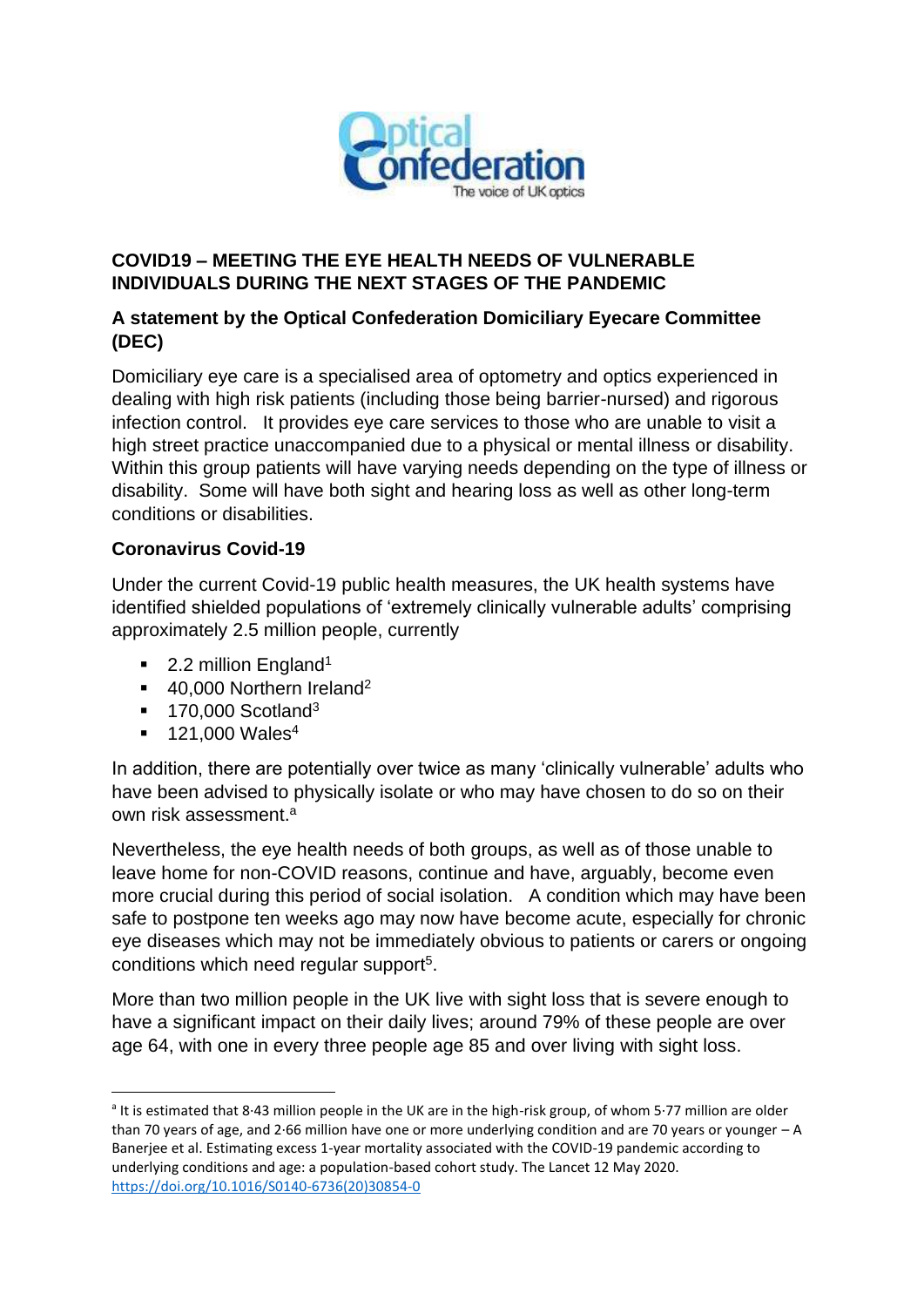It should be noted that these at risk populations are living in a variety of settings; in England of the nearly 842,000 adults (working and older) receiving local authority provided or organised long term care, just under 70 per cent live in community settings (primarily their own home) with just over 25 per cent of the over 65 group living in residential or nursing care.<sup>6</sup>

Many of these patients will have other health or social conditions which are exacerbated by vision or eye problems, such as loneliness, cognitive impairment or dementia. 58 per cent of people over 60 will be living with at least one long term condition and individuals in lower socio-economic groups will have a 60 per cent higher prevalence than those in the higher economic groups and 30 per cent more severity of disease.<sup>7</sup> In rural and coastal areas older age groups can comprise up to 40 per cent of the population and generally one in five single pensioners lives in poverty.<sup>8</sup>

For many of these people eye health and eye care will be crucial to their ongoing wellbeing, independence and mental health. Much more is now known about Covid-19 and how it is spreads. As a result, eye care can now be safely provided in private homes and care home settings using 'remote first' and 'safety first' principles and where face-to-face care is required using personal protective equipment (PPE) and additional infection control procedures to safeguard patients, carers and eye care professionals.

# **Call to Action and Guidance**

As the UK governments ease lockdown restrictions and the health services moves in its second phase response in all four UK countries, the Optical Confederation Domiciliary Eyecare Committee calls upon governments, the NHS (including the Health and Social Care Board, Northern Ireland) local authorities and care home providers to work with skilled domiciliary eye care providers to ensure that clinically vulnerable and extremely clinically vulnerable patients are not denied the eye and vision care they need in these very challenging times.

To support this, the Optical Confederation's Domiciliary Eyecare Committee has produced guidance for health and care providers and others, which links to essential government and public health advice and guidance produced by the General Optical Council, the College of Optometrists and the Association of British Dispensing Opticians. This can be accessed [HERE]

#### **5 June 2020**

<sup>1</sup> Coronavirus shielded patient list open data set, England. NHS Digital. 20 May 2020. <https://digital.nhs.uk/dashboards/shielded-patient-list-open-data-set>

<sup>&</sup>lt;sup>2</sup> Urgent Written Statement to the Assembly by Health Minister Robin Swann, 19 March 2020 – Health and Social Planning for the period mid-March to mid-April 2020 during the delay phase for coronavirus. https://www.health-ni.gov.uk/sites/default/files/publications/health/Coronavirus-19-03-2020.pdf

<sup>3</sup> Coronavirus in Scotland. Coronavirus in Scotland. March 2020. https://www.gov.scot/coronavirus-covid-19/